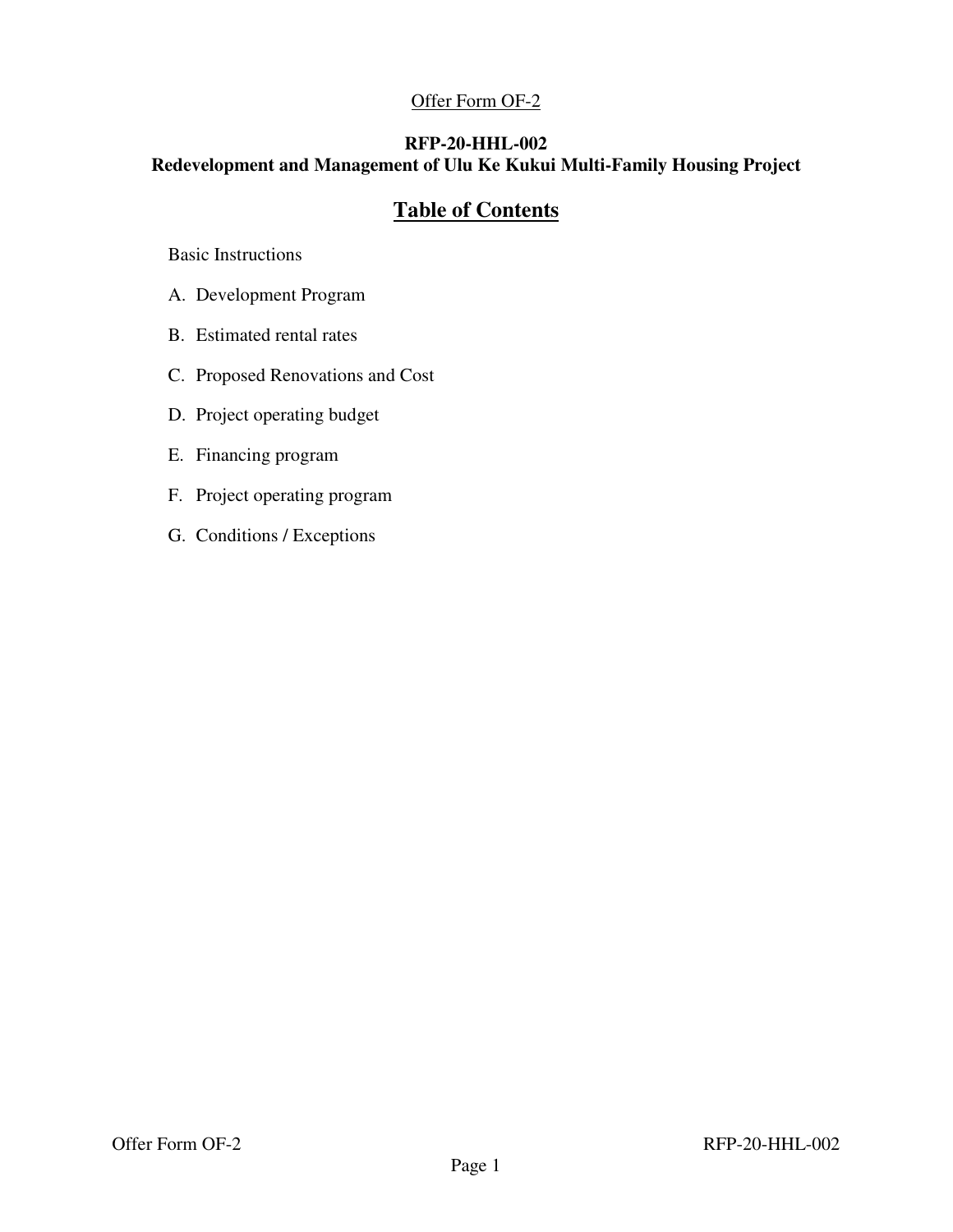# **Basic Instructions for Packaging of Proposals**

- 1. Please package your proposal in 3-ring binder.
- 2. Major sections of the proposal shall be identified by "Tabs".
- 3. Section I of the Proposal shall be "Offer Form OF-1" and "Offer Form OF-1A".
- 4. Section II of the Proposal shall be this "Offer Form OF-2".
- 5. Fill in all blank spaces with information requested; failure to provide all requested information may cause the proposal to be invalidated.
- 6. Please submit an original and three (3) copies of your proposal, for a total of four (4) sets, plus a set of electronic files of all documents on a CD or flash drive.
- 7. An Offeror shall request in writing nondisclosure of information such as designated trade secrets or other proprietary data Offeror considers to be confidential. Such requests for nondisclosure shall accompany the proposal, be clearly marked, and shall be readily separable from the proposal in order to facilitate eventual public inspection of the nonconfidential portion of the proposal.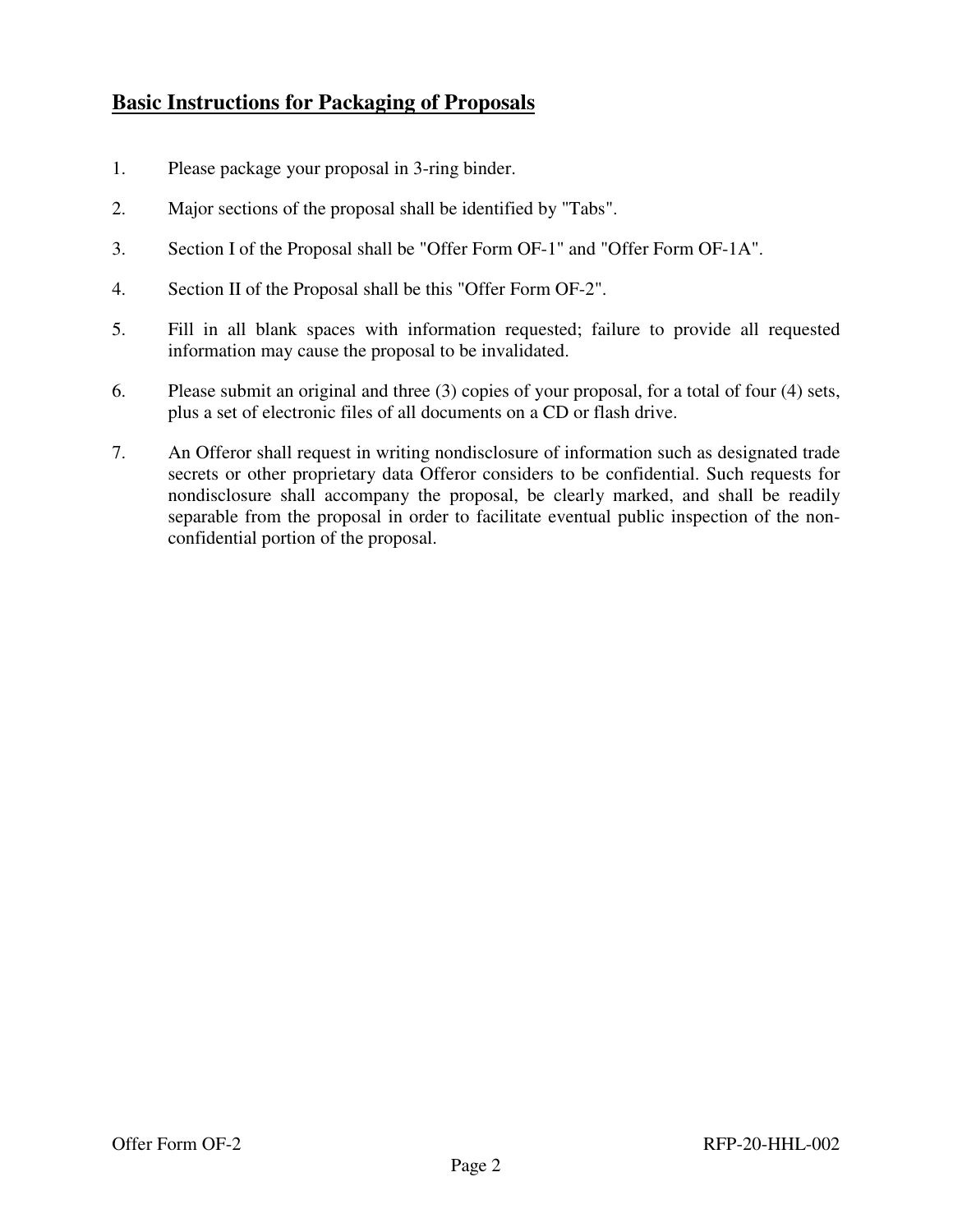#### **A. Development Program**

1. Renovations. Describe renovations required prior to the acceptance of new tenants including but not limited to, replacement of appliances or furnishings, and conversion of some or all units to three-bedroom units.

2. Marketing. Provide your proposed marketing plan, including analysis of the DHHL residential waiting list, rationale for the proposed unit mix and rent schedule, concepts on advertising and coordination with DHHL for contacting beneficiaries from DHHL's waiting list.

3. Tenant Assistance. Provide your proposed plan to assist renters to become financially qualified to purchase a house.

4. Administrative Building. Provide your proposed plan for the uses of the offices, classrooms, and commercial kitchen. Include use by the developer/operator, as well as by community and homestead organizations.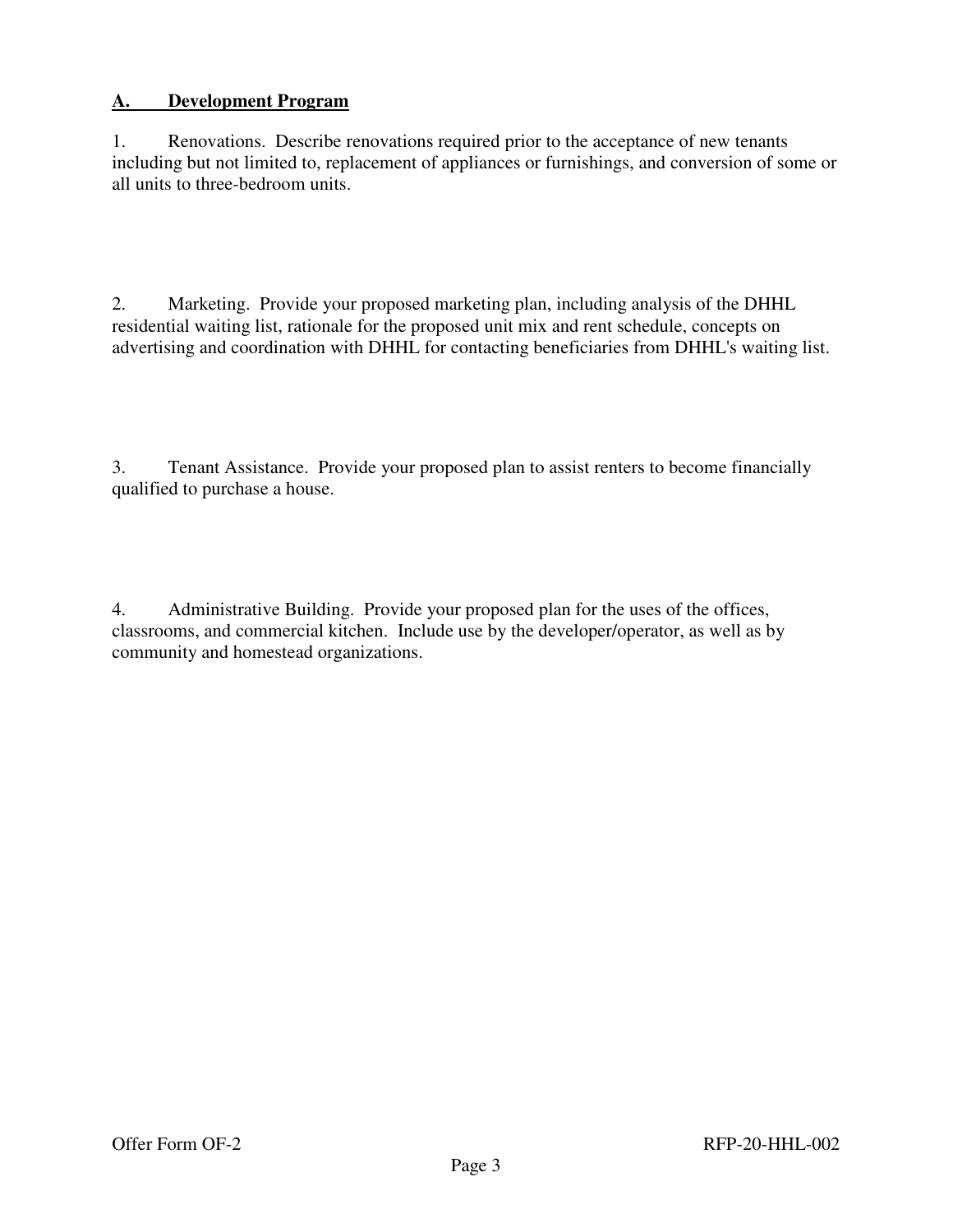#### **B. Estimated Rental Rates**

Number of units by type and AMI category:

| Size      | 50% AMI | 60% AMI | 80% AMI | 100% AMI | Total |
|-----------|---------|---------|---------|----------|-------|
| Studio    |         |         |         |          |       |
| 2 bedroom |         |         |         |          |       |
| 3 bedroom |         |         |         |          |       |
| Total     |         |         |         |          |       |

Rental rate by type and AMI category:

| Size      | 50% AMI | 60% AMI | 80% AMI | 100% AMI |
|-----------|---------|---------|---------|----------|
| Studio    |         |         |         |          |
| 2 bedroom |         |         |         |          |
| 3 bedroom |         |         |         |          |

Maximum rental rates shall be per guidelines published by Hawaii Housing Finance and Development Corporation (HHFDC) based on HUD income limits, and would include the cost of the following utilities: water, sanitary sewage services, electricity and gas (where applicable).

The units were designed such that a two-bedroom unit and adjacent studio could be joined to create a three-bedroom unit. The proposed rent schedule should reflect the offerors intent whether to convert any of the units.

Indicate whether a unit (by size) will be reserved for the resident manager.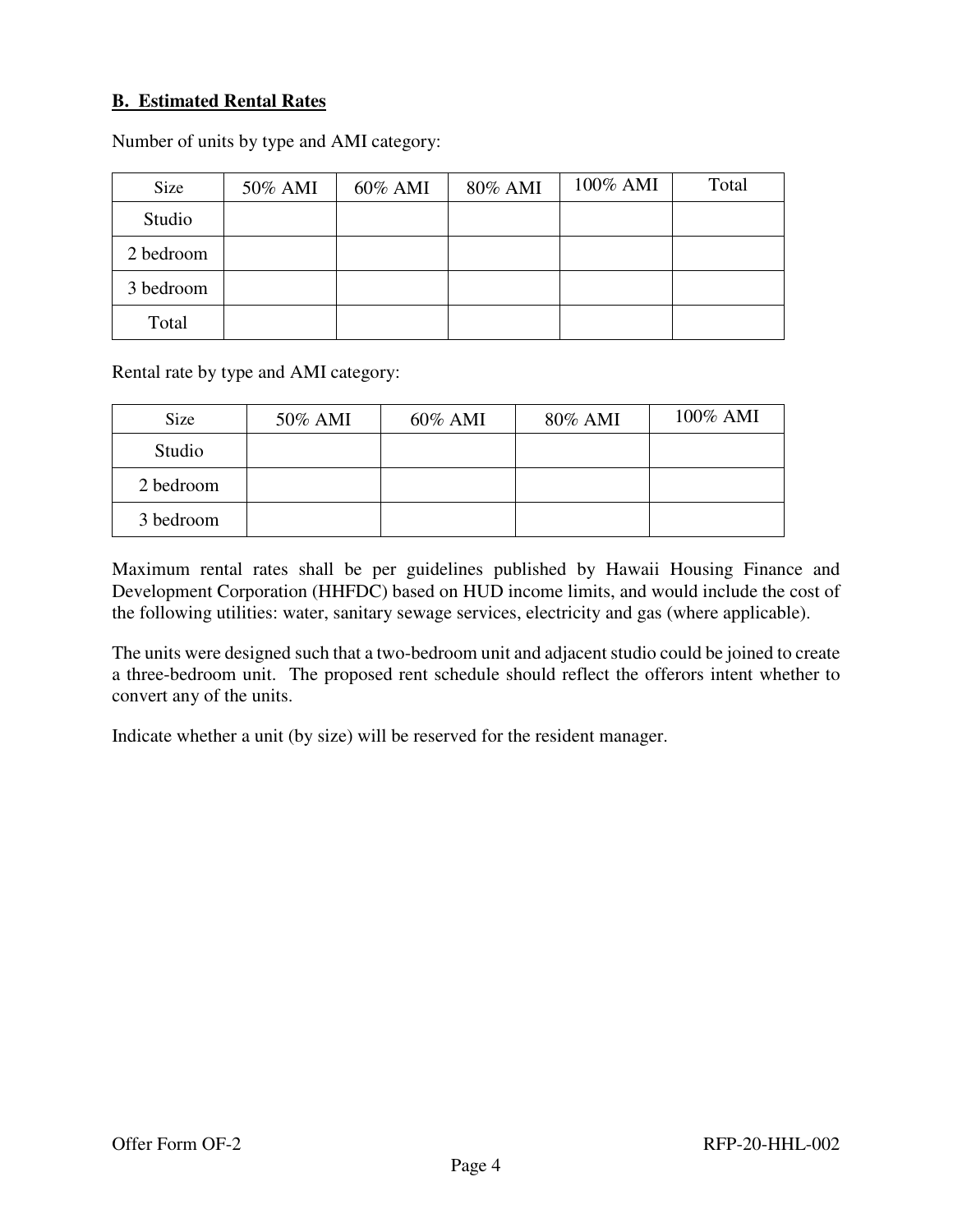## **C. Proposed Renovations and Cost**

Itemize renovations required prior to the acceptance of new tenants including but not limited to, replacement of appliances or furnishings, and conversion of some or all units to three-bedroom units. Provide an estimated cost for each.

It is intended that gross income derived from the construction of renovations will be certified for exemption from Hawaii General Excise Taxes pursuant to Section 201G-116 HRS. The proposed budget shall not include any provision for GET.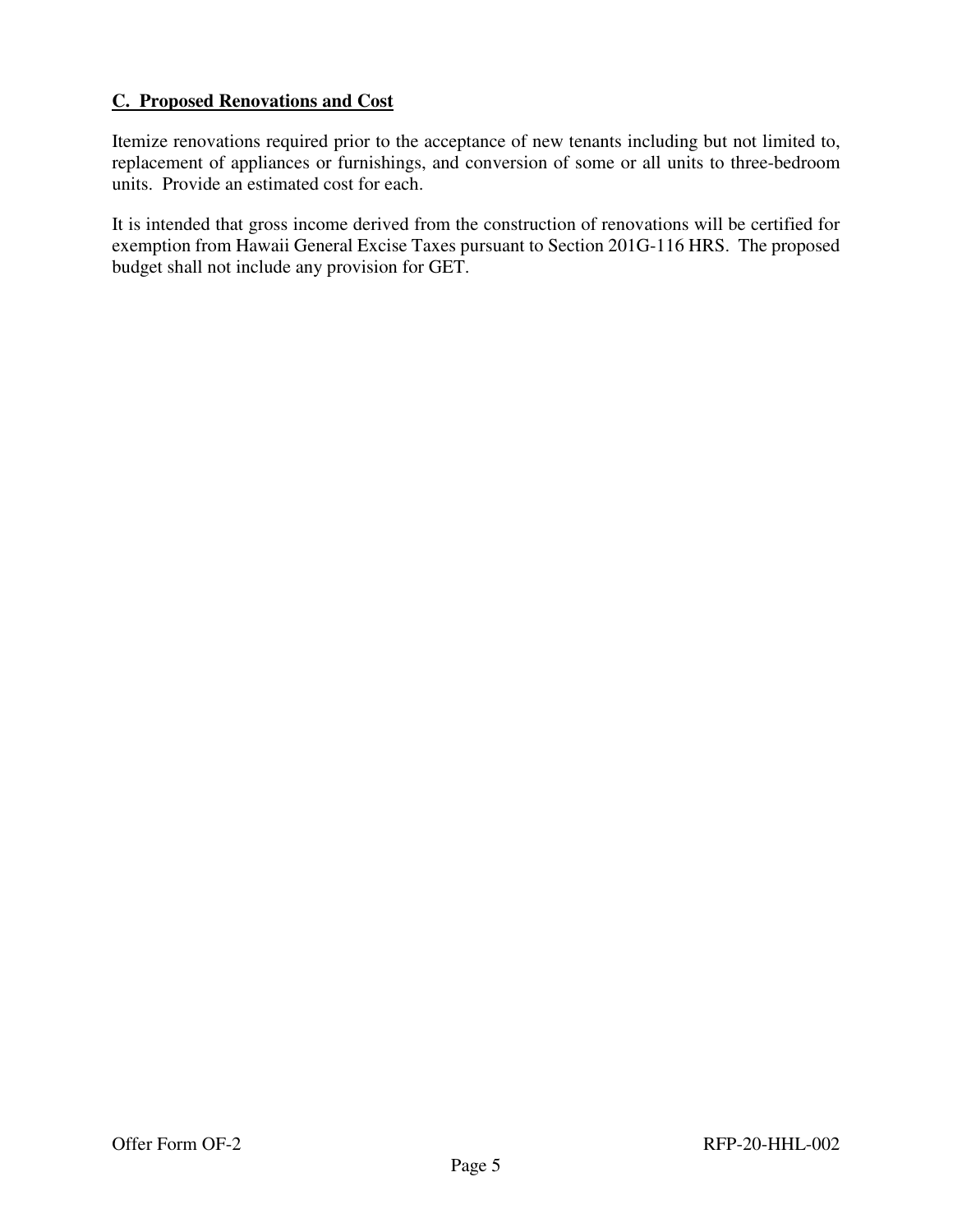#### **D. Project Operating Budget**

| <b>Revenues</b>                      | Average per unit | per month |
|--------------------------------------|------------------|-----------|
| Rent                                 |                  |           |
| Laundry (? loads/week/unit)          |                  |           |
| Rent subsidy                         |                  |           |
| Other income [specify]               |                  |           |
| Gross Income                         |                  |           |
| <vacancy allowance=""> __%</vacancy> |                  |           |
| <b>Net Revenues</b>                  |                  |           |
|                                      |                  |           |
| <b>Expenses</b>                      |                  |           |
| <b>Property Management</b>           |                  |           |
| <b>Resident Manager</b>              |                  |           |
| Advertising                          |                  |           |
| Electricity                          |                  |           |
| Water/sewer                          |                  |           |
| <b>Refuse Collection</b>             |                  |           |
| <b>General Maintenance</b>           |                  |           |
| <b>Maintenance Contracts</b>         |                  |           |
| Landscape Maintenance                |                  |           |
| Supplies                             |                  |           |
| <b>Maintenance Reserve</b>           |                  |           |
| <b>Property Taxes</b>                |                  |           |
| <b>Security Services</b>             |                  |           |
| Liability/Property Insurance         |                  |           |
| Miscellaneous                        |                  |           |
| <b>Total Expenses</b>                |                  |           |
| <b>Net Operating Income</b>          |                  |           |
|                                      |                  |           |

The units were designed such that a two-bedroom unit and adjacent studio could be joined to create a three-bedroom unit. The proposed operating budget should reflect the offerors intent whether to convert any of the units, including amortization of conversion costs.

It is intended that gross income derived from on-going operations will be certified for exemption from Hawaii General Excise Taxes pursuant to Section 201G-116 HRS. The proposed budget shall not include any provision for GET.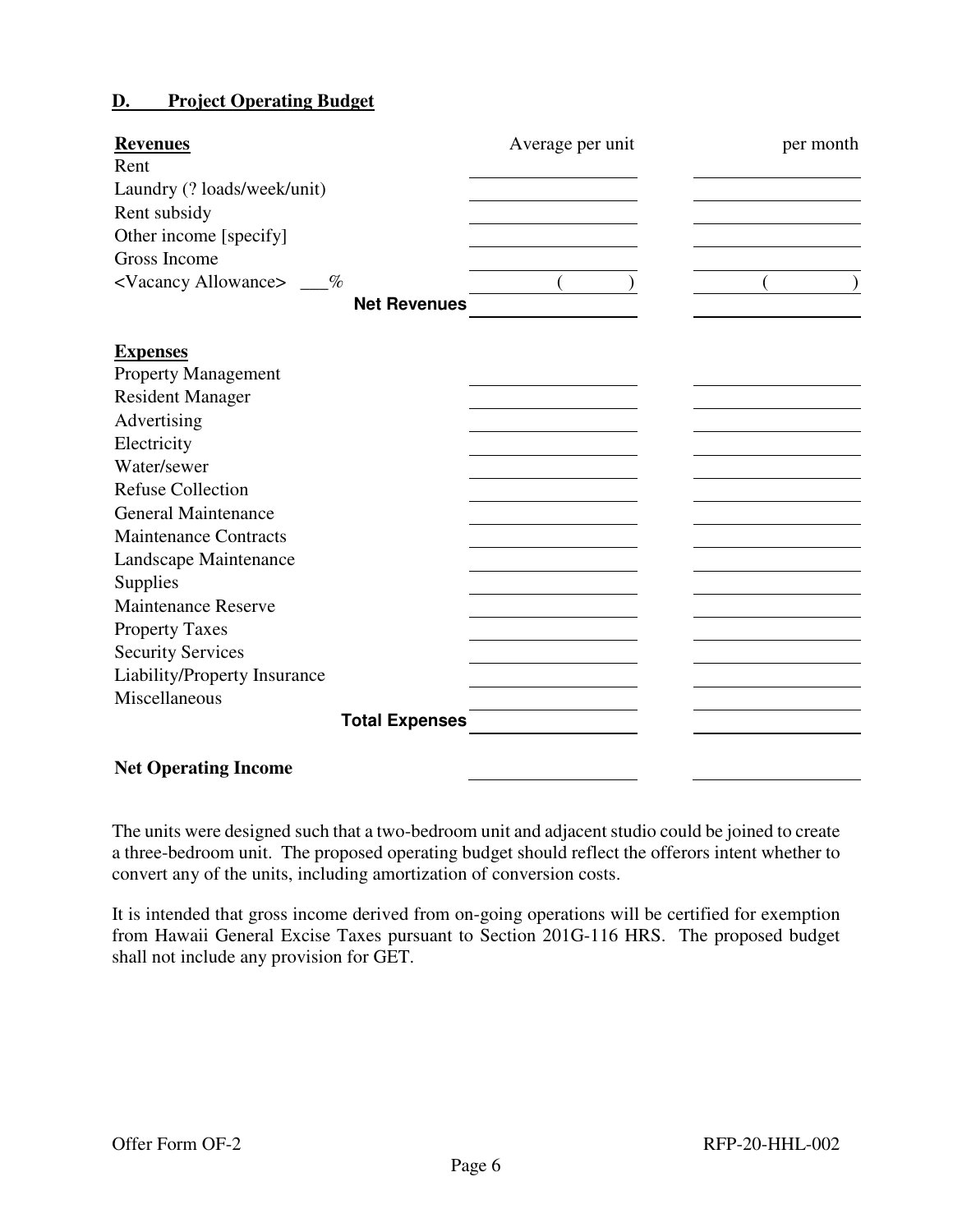#### **E. Financing Program**

Provide a brief description of the proposed financing program to reduce monthly rent costs to the tenants, including subsidies, grants, etc. Proposals containing commitments from agencies or charitable organizations will receive higher value than those containing letters of interest or intent.

For any renovations, including conversion of some or all units to three-bedrooms, describe how the work would be paid for.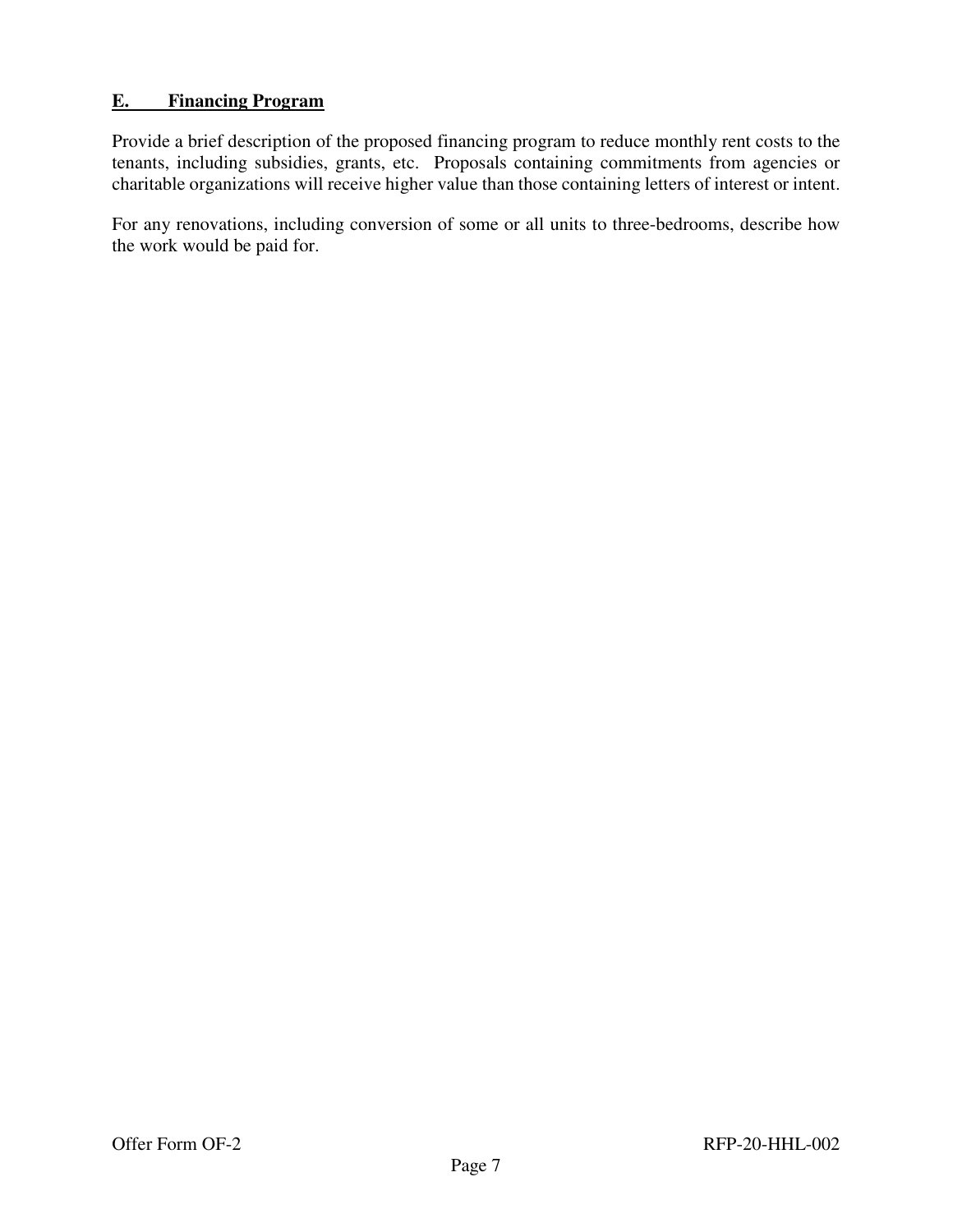#### **F. Project Operating Program**

Provide a description of the following:

- 1. House rules and enforcement, including, but not limited to:
	- a. Landlord Tenant Code
	- b. Fair Housing Act
	- c. Grievances against management company
	- d. Move-in and move-out procedures
	- e. Lost keys
	- f. Guest policy
	- g. Pet policy
	- h. (If proposing kupuna housing: procedures if the tenant is no longer capable of independent living)
- 2. Duties of the resident manager
- 3. Procedures for the collection and accountability of rents
- 4. Emergency procedures
	- a. Police, fire, ambulance
	- b. Tsunami, hurricane, etc.
- 5. Procedures for eviction